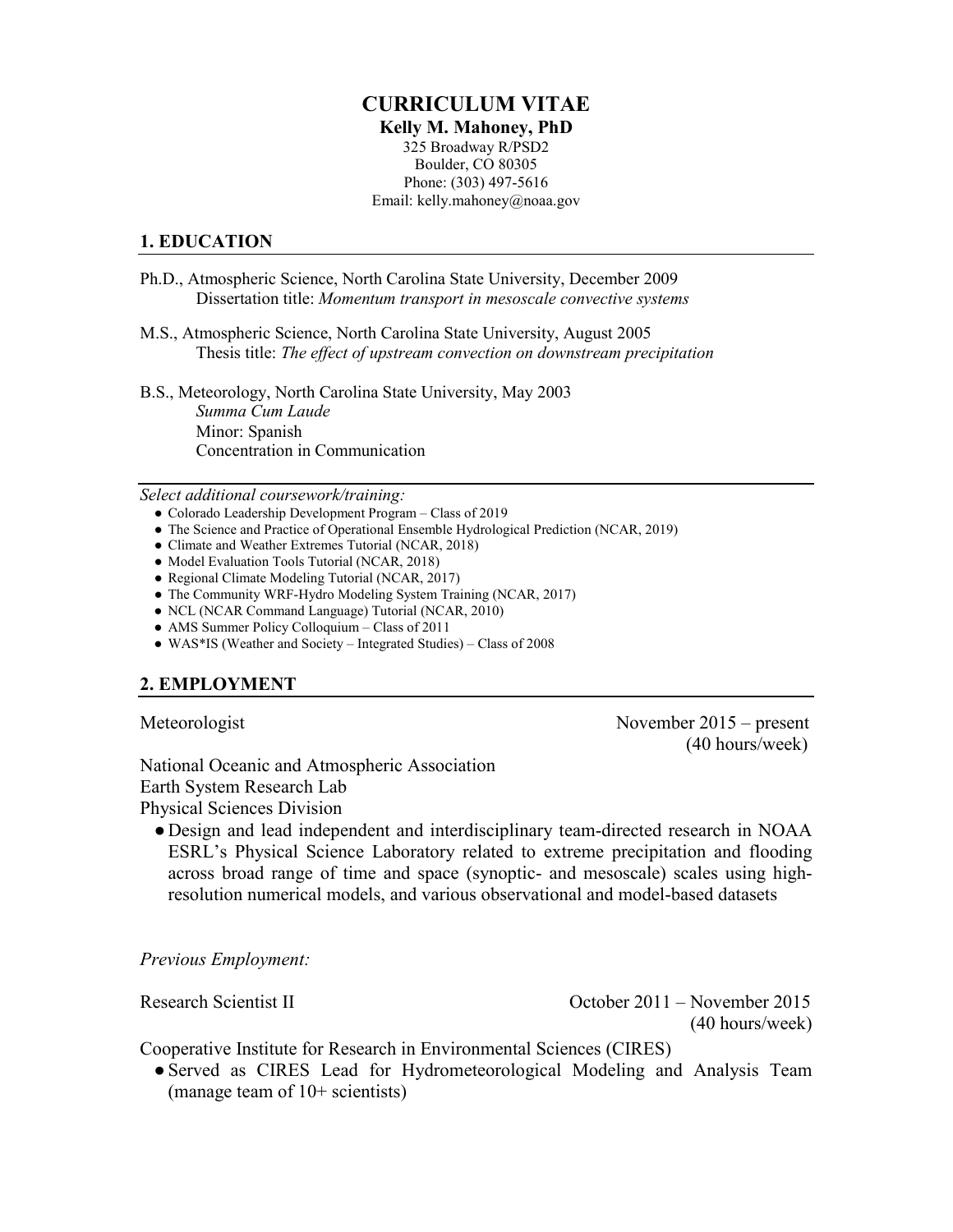● Designed, led, executed, and published independent and interdisciplinary teamdirected research in related to extreme precipitation and flooding across broad range of time and space (synoptic- and mesoscale) scales

Postdoctoral fellow September 2009 – September 2011 (40 hours/week)

#### Postdocs Applying Climate Expertise (PACE) Program

*Formerly: Climate Prediction Applications Postdoctoral Program (CPAPP) Through the University Corporation for Atmospheric Research (UCAR) Visiting Scientist Program*

- Assessed extreme precipitation events in future climates in collaboration with scientists from NOAA Earth System Research Laboratory, Western Water Assessment, and the US Bureau of Reclamation;
- ●Transition, communication, and application of research findings to water resources management challenges in the western US, particularly in areas of dam safety, vulnerability, risk, and adaptation strategy;

# *Citizenship: United States Citizen*

# **3. REFEREED PUBLICATIONS**

- 1. **Mahoney, K. M**., J. Scott, M. Alexander, R. McCrary, M. Hughes, D. Swales, M. Bukovsky, 2021: Current and Future Precipitation Projections for the Western United States in NA-CORDEX models, *Climate Dynamics,* [https://doi.org/10.1007/s00382-021-05632-z.](https://doi.org/10.1007/s00382-021-05632-z)
- 2. McCormick, W., J. Lukas, and **K. Mahoney**, 2020: 21st Century Dam Safety Rules for Extreme Precipitation in a Changing Climate, Journal of Dam Safety, **17**, 29 – 42.
- 3. **Mahoney, K. M.,** 2020: Extreme Hail Storms and Climate Change: Foretelling the future in tiny, turbulent crystal balls?", *Bull Amer Soc., January 2020, Vol. 101, No.1*.
- 4. Rutz, and **co-authors**, 2020: The Atmospheric River Tracking Method Intercomparison Project (ARTMIP): Quantifying Uncertainties in Atmospheric River Climatology*, Journal of Geophysical Research, Atmospheres.*
- 5. Bytheway, J. L., M. Hughes, **K. Mahoney**, R. Cifelli, 2020: On the uncertainty of high resolution hourly Quantitative Precipitation Estimates in California, *JHM*.
- 6. Viterbo, F., **Mahoney, K.**, Read, L., Salas, F., Bates, B., Elliott, J., Cosgrove, B., Dugger, A., Gochis, D., and Cifelli, R., 2020: A Multiscale, Hydrometeorological Forecast Evaluation of National Water Model Forecasts of the May 2018 Ellicott City, Maryland, Flood. Journal of Hydrometeorology, **21**, 3, 475-499, https://doi.org/10.1175/JHM-D-19-0125.1
- **7.** Bytheway, J., Hughes, M., **Mahoney, K.**, Cifelli, R, 2019: A Multiscale Evaluation of Multisensor Quantitative Precipitation Estimates in the Russian River Basin. *J. Hydromet*., **20**, 447 – 466.
- 8. **Mahoney, K. M.**, D. Swales, M. Mueller, M. Alexander, K. Malloy, M. Hughes, 2018: An examination of an inland-penetrating atmospheric river flood event under potential future thermodynamic conditions. *J. Climate*, **31**, 6281–6297, [https://doi.org/10.1175/JCLI-D-18-](https://doi.org/10.1175/JCLI-D-18-0118.1) [0118.1](https://doi.org/10.1175/JCLI-D-18-0118.1) *(selected as "Paper of Note" by Bull. American Meteorological Society Sept. 2018)*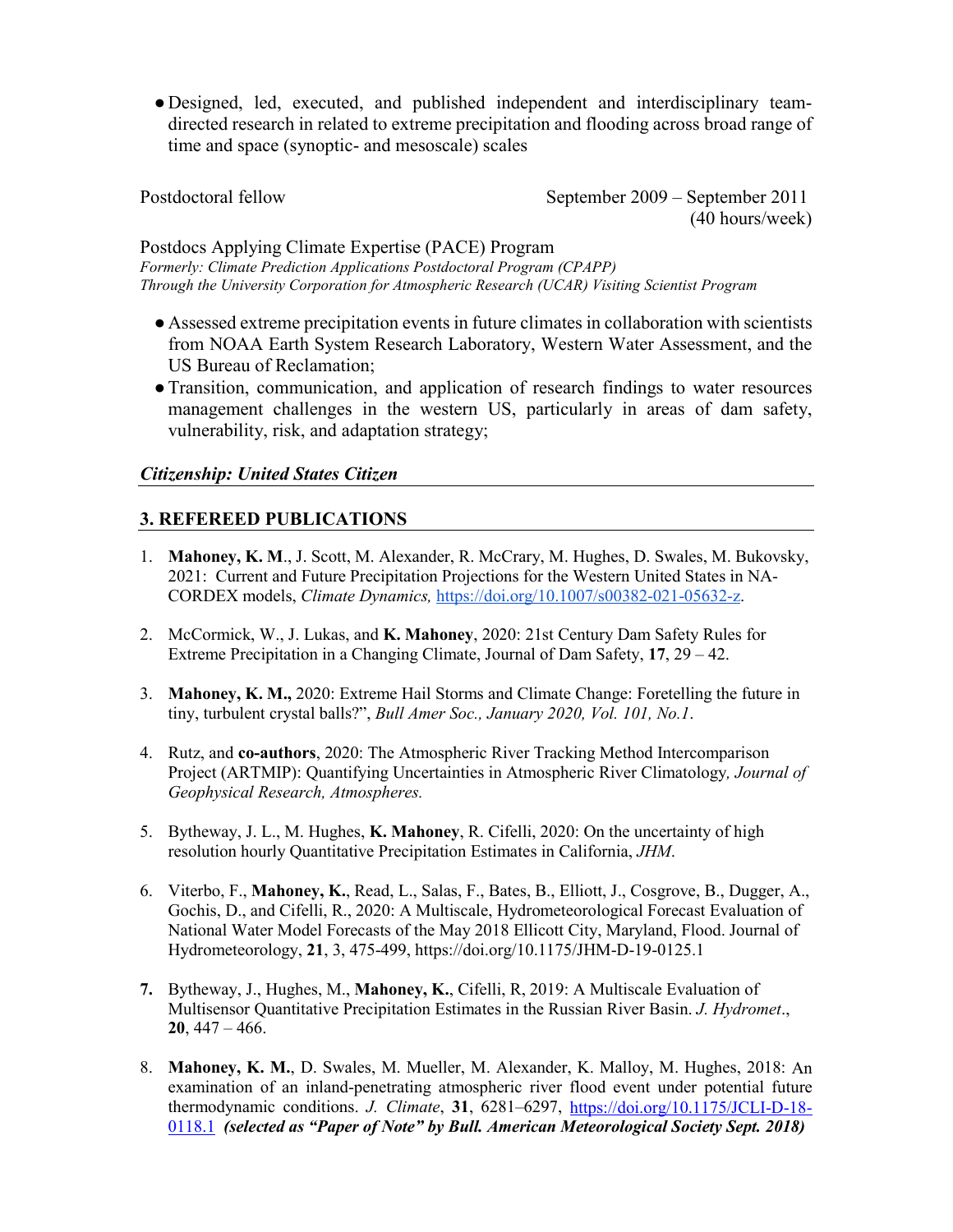- 9. Shields, C. A., and **Coauthors** 2018: Atmospheric River Tracking Method Intercomparison Project (ARTMIP): project goals and experimental design, *Geosci. Model Dev.*, **11**, 2455-2474, https://doi.org/10.5194/gmd-11-2455-2018
- 10. Dole, R.M. and **Coauthors**, 2017: Advancing Science and Services during the 2015-16 El Niño: The NOAA El Niño Rapid Response Field Campaign: *Bull. Amer. Met. Soc., 10.1175/BAMS-D-16-0219.1*
- 11. Mueller, M., **K. M. Mahoney**, M. R. Hughes, 2017: High-resolution model-based investigation of moisture transport into the Pacific Northwest during a strong atmospheric river event. *Mon. Wea. Rev.,* **145***,* 3861 – 3870*.*
- 12. Moore, B. J., and **Mahoney, K. M.**, 2020: Atmospheric rivers in the southeastern United States," *Atmospheric Rivers: Two Decades of Process and Progress*, .
- 13. **Mahoney, K. M.**, 2016: The representation of cumulus convection in high-resolution simulations of the 2013 Colorado Front Range Flood. *Mon. Wea. Rev.,* **144**, 4265–4278.
- 14. **Mahoney, K. M.,** D. Jackson, P. Neiman, M. Hughes, L. Darby, G. Wick, A. White, E. Sukovich, R. Cifelli, 2016: Understanding the role of atmospheric rivers in heavy precipitation in the southeastern United States. *Mon. Wea. Rev.,* **144**, 1617 – 1632.
- 15. **Mahoney, K. M.**, F. M. Ralph, K. Wolter, N. Doesken, M. Dettinger, D. Gottas, T. Coleman, A. White, 2015: Climatology of extreme daily precipitation in Colorado and its diverse spatial and seasonal variability. *J. Hydrometeor.,* **16**, 781–792.
- 16. Barthold, F. E., T. E. Workoff, B. A. Cosgrove, J. J. Gourley, D. R. Novak, **K. M. Mahoney**, 2015: Improving Flash Flood Forecasts: The HMT-WPC Flash Flood and Intense Rainfall Experiment. *Bull. Amer. Met. Soc.,* **96**, 1859 – 1866. http://dx.doi.org/10.1175/BAMS-D-14- 00201.1
- 17. White, A. B., **K. M. Mahoney**, R. Cifelli, and C. King, 2015: Wind Profilers to Aid with Monitoring and Forecasting of High Impact Weather in the Southeast U.S. *Bull. Amer. Met. Soc.,* Dec. 2015, 2039 – 2043.
- 18. Gochis, D. J., …, **K. M. Mahoney**, and co-authors, 2014: The Great Colorado Flood of September 2013. *Bull. Amer. Met. Soc., in press.* http://dx.doi.org/10.1175/BAMS-D-13- 00241.1
- 19. Alexander, M. A., J. D. Scott, D. Swales, M. Hughes, **K. Mahoney**, C. A. Smith, 2015: Moisture Pathways into the US Intermountain West Associated with Heavy Winter Precipitation Events. *J. Hydrometeor, in press.* http://dx.doi.org/10.1175/JHM-D-14-0139.1
- 20. Moore, B. J., **K. Mahoney**, E. Sukovich, R. Cifelli, and T. Hamill, 2015: Climatology and environmental characteristics of extreme precipitation events in the Southeastern United States. *Mon. Wea. Rev.*, **143**, 718–741.
- 21. Baxter, M. A., G. M. Lackmann, **K. M. Mahoney**, T. E. Workoff, T. M. Hamill, 2014: Verification of quantitative precipitation reforecasts over the Southeast United States, *Wea. Forecasting*, in press. doi: http://dx.doi.org/10.1175/WAF-D-14-00055.1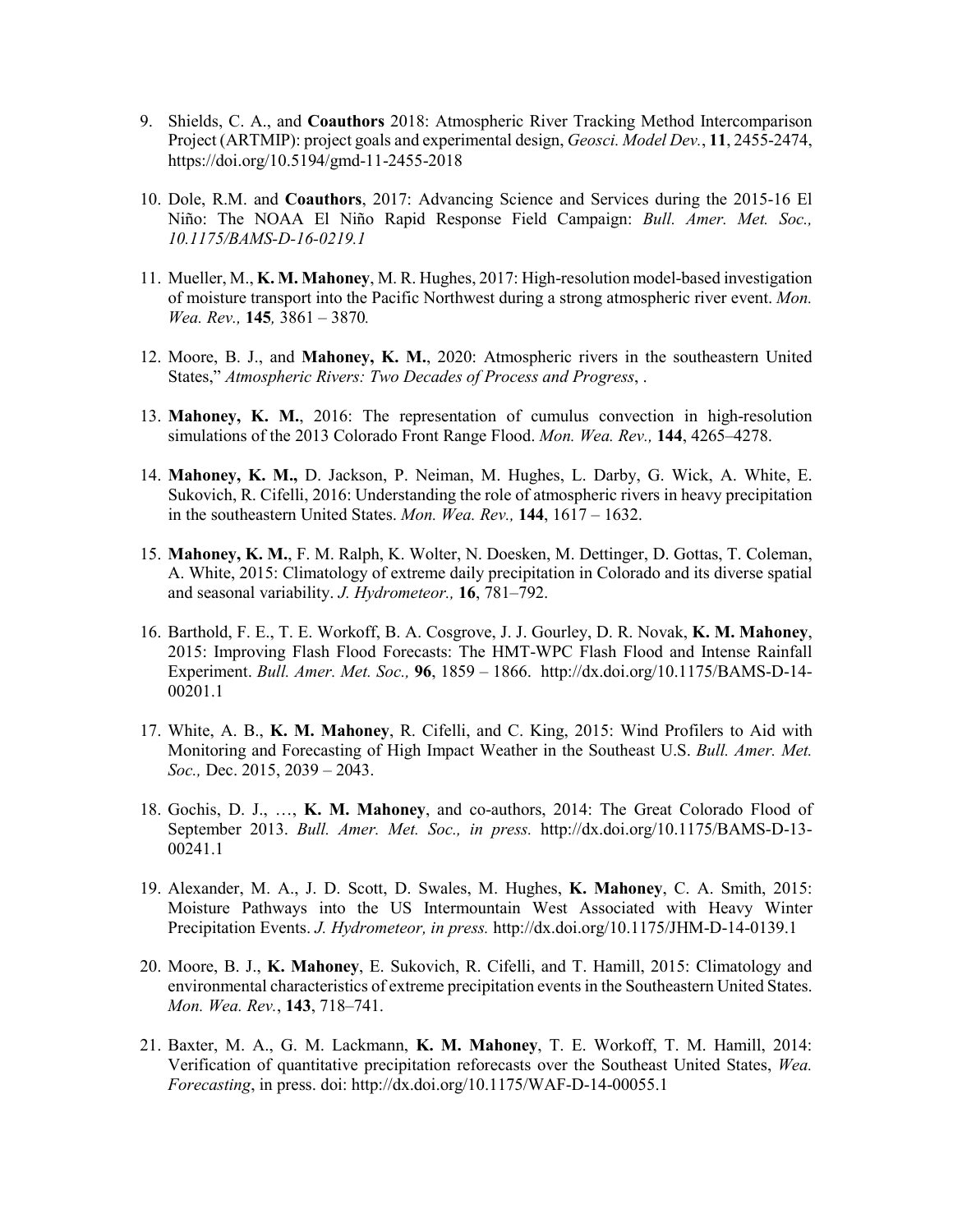- 22. M. Hughes, **K. M. Mahoney**, P. J. Neiman, B. J. Moore, M. Alexander, F. M. Ralph, 2014: The landfall and inland penetration of a flood-producing atmospheric river in Arizona. Part II: Sensitivity of modeled precipitation to terrain height and atmospheric river orientation. *J. Hydrometeor, 15*, 1954 – 1974.
- **23.** Ralph. M.R., …, **K. M. Mahoney**, and co-authors, 2014: A Vision for Future Observations for Western U.S. Extreme Precipitation and Flooding. *Univ. Council on Water Resources*, **153,**   $16 - 32.$
- 24. **Mahoney, K.M.,** M. Alexander**,** J. D. Scott**,** and J. Barsugli, 2013: High-resolution downscaled simulations of warm-season extreme precipitation events in the Colorado Front Range under past and future climates. *J. Climate*, **26**, 8671 – 8689. doi: [http://dx.doi.org/10.1175/JCLI-D-](http://dx.doi.org/10.1175/JCLI-D-12-00744.1)[12-00744.1](http://dx.doi.org/10.1175/JCLI-D-12-00744.1)
- **25.** Alexander, M., J. D. Scott, **K. M. Mahoney**, J. Barsugli, 2013:Greenhouse gas induced changes in summer precipitation over Colorado in NARCCAP regional climate models. *J. Climate*, **26**, 8690 – 8697. doi:<http://dx.doi.org/10.1175/JCLI-D-13-00088.1>
- 26. Neiman, P.J., F. M. Ralph, B. J. Moore, M. Hughes, **K. M. Mahoney**, J. M. Cordeira, M. D. Dettinger, 2013: The landfall and inland penetration of a flood-producing atmospheric river in Arizona. Part 1: Observed synoptic-Scale, orographic, and hydrometeorological characteristics. *J. Hydrometeor.,* **14**, 460-484.
- 27. **Mahoney, K. M.**, M. A. Alexander, G. Thompson, J. Barsugli, and J. Scott, 2012: Changes in hail and flood risk in high-resolution simulations over the Colorado Mountains. *Nature Clim. Ch.*, DOI: doi:10.1038/nclimate1344.
- 28. McNeeley, S.M., and **Coauthors**, 2012: Catalyzing frontiers in water-climate-society research: A view from early career scientists and junior faculty. *Bull. Amer. Meteor. Soc*., **93**, 477–484.
- 29. **Mahoney, K. M.**, and G. M. Lackmann, 2011: The sensitivity of momentum transport and severe surface winds to environmental moisture in idealized simulations of a mesoscale convective system. *Mon. Wea. Rev.*, **139,** 1352 - 1369.
- 30. **Mahoney, K. M.**, G. M. Lackmann, and M. D. Parker, 2009: The role of momentum transport in the motion of a quasi-idealized mesoscale convective system. *Mon. Wea. Rev.*, **137**, 3316 – 3338.
- 31. Brennan, M. J., G. M. Lackmann, and **K. M. Mahoney**, 2008: Potential vorticity (PV) thinking in operations: Diagnosing the dynamical impact of latent heat release in numerical model output. *Wea. Forecasting*, **23**, 168 – 182.
- 32. **Mahoney, K. M.**, and G. M. Lackmann, 2007: The effects of upstream convection on downstream precipitation. *Wea. Forecasting*, **22**, 255–277.
- 33. **Mahoney, K. M.**, and G. M. Lackmann, 2006. The sensitivity of coastal cyclogenesis forecasts to convective parameterization: A case study of the 17 February 2004 East coast cyclone. *Wea. Forecasting,* **21**, 465-488.

# **4. FUNDED PROPOSALS**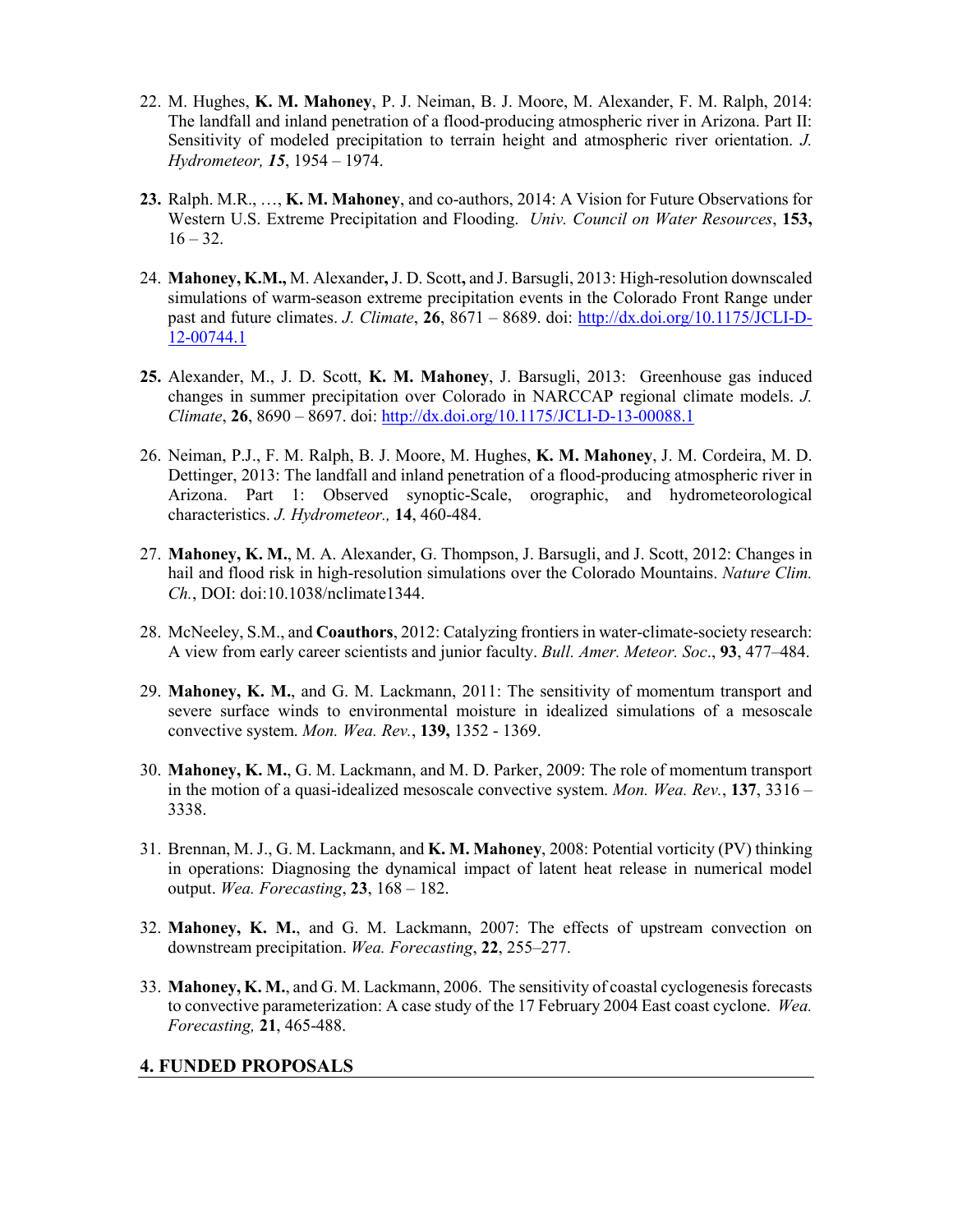- 2017 2019 Assessing potential future changes in atmospheric rivers over the western coast of the U.S. (Funded by US Bureau of Reclamation.) \$203,702, Principal Investigator.
- 2016 2018 PSD and Probable Maximum Precipitation (PMP) Science: Exploring extreme precipitation processes and datasets to better inform stakeholder decisions. \$256,798, Principal Investigator.
- 2015 2017 Demonstration of Advanced Ensemble Prediction Services for NWS Hydrometeorological Forecast Operations. NOAA Office of Weather and Air Quality Program Element Hydrometeorology Testbed Competition. \$139,799. Principal Investigator.
- 2014 2016 Improving extreme precipitation estimation using regional, high-resolution modelbased methods. Cooperative Institute for Research in Environmental Sciences (CIRES)/US Bureau of Reclamation. \$256,500. Project Lead.
- 2014 2016 Diagnosing the moisture sources for extreme precipitation events in the western US: Application to hydrologic hazard analyses. Cooperative Institute for Research in Environmental Sciences (CIRES)/US Bureau of Reclamation. \$221,672. Project Lead.
- 2014 2015 Extreme precipitation and flooding from atmospheric rivers: Understanding ARs. (A portion of the Hurricane Sandy Supplemental Package) \$301,616. Principal Investigator.
- 2011 2013 Improving extreme precipitation estimation and climate change projections using regional and high-resolution model simulations. Cooperative Institute for Research in Environmental Sciences (CIRES)/US Bureau of Reclamation. \$200,000. Project Lead.
- 2011 2013 Diagnosing the moisture sources for extreme precipitation events in the intermountain west. Cooperative Institute for Research in Environmental Sciences (CIRES)/US Bureau of Reclamation. \$250,000. Project Lead.

# **5. OTHER PUBLICATIONS**

Theses and Dissertations:

- **Mahoney, K. M.**, 2009: Momentum transport in mesoscale convective systems. PhD dissertation, Dept. of Marine, Earth, and Atmospheric Sciences, North Carolina State University, 280pp.
- **Mahoney, K. M.**, 2005: The effect of upstream convection on downstream precipitation. M.S. thesis, Dept. of Marine, Earth, and Atmospheric Sciences, North Carolina State University, 204pp.

Technical reports:

1. **Mahoney, K.**, J. Lukas, and M. Mueller, 2018: Considering Climate Change in the Estimation of Extreme Precipitation for Dam Safety. Colorado – New Mexico Regional Extreme Precipitation Study Summary Report, Volume VI. 65pp. <http://water.state.co.us/SurfaceWater/DamSafety/Pages/DamSafety.aspx>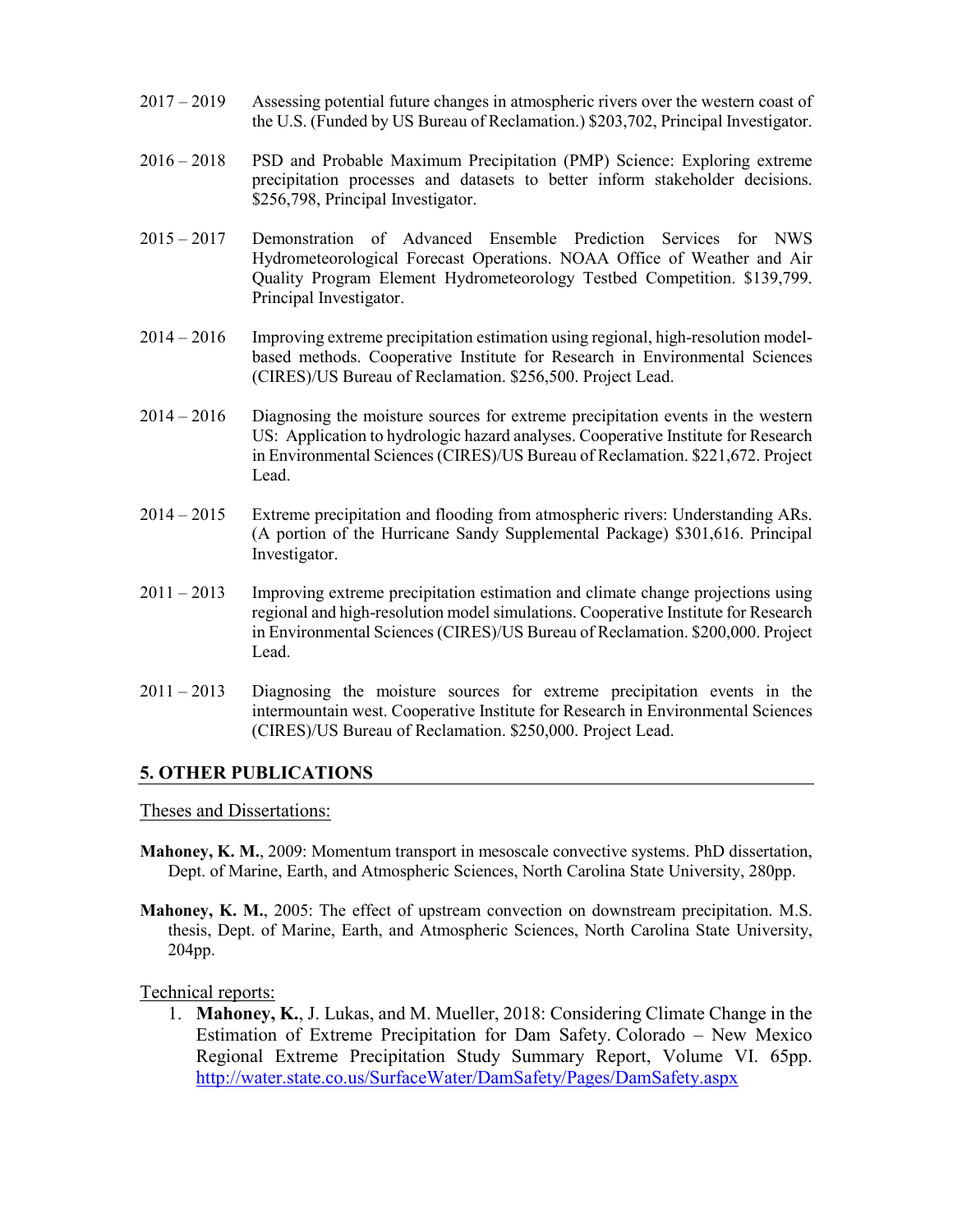- 2. **Mahoney, K. M.**, E. James, T. Alcott, R. Cifelli, 2018: Application of Dynamical Model Approaches Using the NOAA High Resolution Rapid Refresh (HRRR) and Weather Research and Forecast (WRF) Models. Volume IV. Colorado – New Mexico Regional Extreme Precipitation Study Summary Report, Volume IV. <http://water.state.co.us/SurfaceWater/DamSafety/Pages/DamSafety.aspx>
- 3. Lukas, J., K. Wolter, **K. Mahoney**, J. Barsugli, N. Doesken, W. Ryan, I. Rangwala, B. Livneh, E. Gordon, M. Hoerling and G. Kiladis, 2013: [Severe flooding on the](http://wwa.colorado.edu/resources/front-range-floods/assessment.pdf#_blank)  [Colorado Front Range, September 2013: A preliminary assessment.](http://wwa.colorado.edu/resources/front-range-floods/assessment.pdf#_blank) (http://wwa.colorado.edu/resources/front-range-floods/assessment.pdf)
- 4. Sankovich, V., J. Caldwell, **K. Mahoney**, 2012: Green Mountain Dam Climate Change: Dam Safety Technology Development Program, Report DSO-12-03.
- 5. Cifelli, R., **K. Mahoney**, and co-authors, 2012: NOAA HMT-SE Science Plan: 2013-2014 Pilot Study. [http://hmt.noaa.gov/field\\_programs/hmtse/](http://hmt.noaa.gov/field_programs/hmtse/)

# Conference Publications:

- 1. Lackmann, G.M., and **K.M. Mahoney**, and M. D. Parker, 2011: Parameterized convective momentum adjustment. *Extended abstracts, 24th Conference on Weather Analysis and Forecasting/20th Conference on Numerical Weather Prediction,* 27 January 2011, Seattle, WA.
- 2. **Mahoney, K. M.** and G. M. Lackmann, 2009: MCS motion: The role of vertical momentum transport. *Extended abstracts, 23rd Conference on Weather Analysis and Forecasting/19th Conference on Numerical Weather Prediction,* 3 June 2009, Omaha, NE. Available online at http://ams.confex.com/ams/pdfpapers/154188.pdf
- 3. **Mahoney, K. M.** and G. M. Lackmann, 2009: The role of the trailing stratiform region in convective momentum transport and mesoscale convective system motion. *Extended abstracts, 23rd Conference on Weather Analysis and Forecasting/19th Conference on Numerical Weather Prediction,* 3 June 2009, Omaha, NE. Available online at http://ams.confex.com/ams/pdfpapers/154189.pdf.
- 4. **Mahoney, K. M.** and G. M. Lackmann, 2007: The sensitivity of squall line motion to environmental changes in 3D idealized WRF forecasts. *Extended abstracts, 22nd Conference on Weather Analysis and Forecasting/18th Conference on Numerical Weather Prediction,* 27 June 2007, Park City, UT. Available online at http://ams.confex.com/ams/pdfpapers/124309.pdf.
- 5. Cassell, C. M., G. M. Lackmann, and **K. M. Mahoney**, 2007: Improving anticipation of the influence of upstream convection on QPF. *Extended abstracts, 22nd Conference on Weather Analysis and Forecasting/18th Conference on Numerical Weather Prediction, 27* June 2007, Park City, UT.
- 6. **Mahoney, K. M.**, and G. M. Lackmann, 2005: The effects of organized upstream convection on downstream precipitation: Physical processes and model representation. *Extended abstracts, 11th Conference on Mesoscale Processes/32nd Conference on Radar Meteorology,* Albuquerque, NM, Amer. Meteor. Soc. Available online at http://ams.confex.com/ams/pdfpapers/96293.pdf.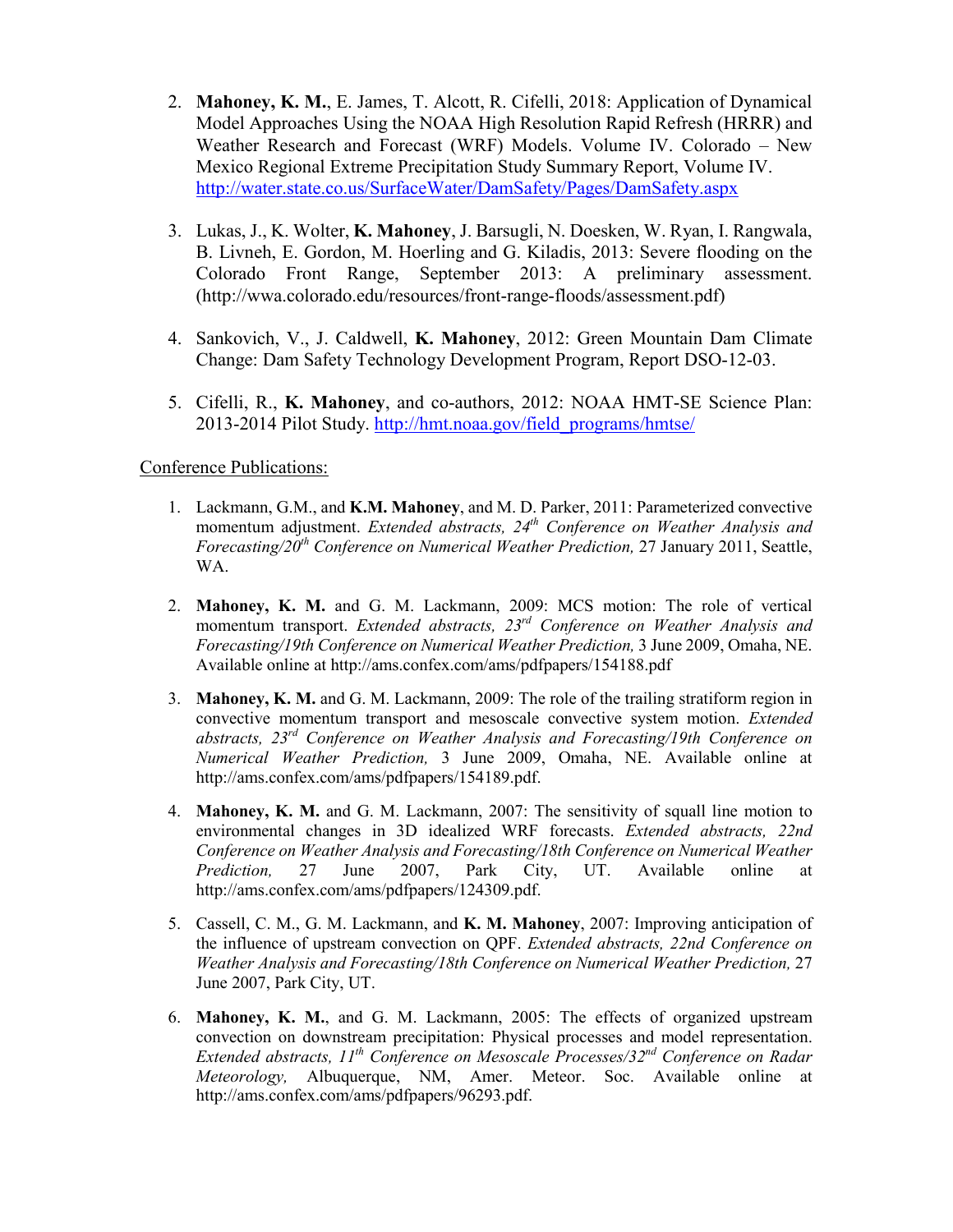- 7. **Mahoney, K. M.**, and G. M. Lackmann, 2005: The influence of convective parameterization on model forecasts of an East Coast cyclone. *Extended abstracts, 21st Conference on Weather Analysis and Forecasting/17th Conference on Numerical Weather Prediction*, Washington, DC, Amer. Meteor. Soc. Available online at http://ams.confex.com/ams/pdfpapers/94480.pdf.
- 8. **Mahoney, K. M.**, and G. M. Lackmann, 2005: The effects of organized upstream convection on downstream precipitation. *Extended abstracts, 21st Conference on Weather Analysis and Forecasting/17th Conference on Numerical Weather Prediction*, Washington, DC, Amer. Meteor. Soc. Available online at http://ams.confex.com/ams/pdfpapers/94481.pdf.
- 9. Brennan, M. J., G. M. Lackmann, and **K. M. Mahoney**, 2005: Potential vorticity as a tool for assessing dynamical impacts of latent heat release in model forecasts. *Extended abstracts*, *21st Conference on Weather Analysis and Forecasting/17th Conference on Numerical Weather Prediction,* Washington, DC, Amer. Meteor. Soc. Available online at http://ams.confex.com/ams/pdfpapers/94477.pdf

#### **Invited contributions:**

- **Mahoney, K. M.** Extreme Precipitation Events in Future Climates: Weather, Water and Climate Research Applications for the Colorado Front Range. National Weather Association Newsletter, No. 11 -6, June 2011: [https://member.nwas.org/system/files/nwa\\_pubs/NWA-Newseltter-June-2011-portal.pdf](https://member.nwas.org/system/files/nwa_pubs/NWA-Newseltter-June-2011-portal.pdf)
- **Mahoney, K. M.** Future Flash Floods in the Front Range: The Value of Field Time to Facilitate Applied Research, NCAR Fellows Newsletter, October 2011: [http://www.asp.ucar.edu/asp\\_update/10/October-Newsletter.pdf](http://www.asp.ucar.edu/asp_update/10/October-Newsletter.pdf)

# **6. CONFERENCE PRESENTATIONS**

- 1. What can dynamical weather modeling offer the next generation of probable maximum precipitation (PMP) estimation?" American Meteorological Society 35th Conference on Hydrology/AMS Annual Meeting. 13 January 2021, virtual.
- 2. Extremes: Where the Rubber Meets the Road, Climate Workshop panelist/presenter. Invited speaker, Colorado Water Congress Annual Convention. 29 Jan 2020, Westminster, CO.
- 3. Projections in Many Directions: Extracting Meaningful Guidance for Water Resources Planning in the Western United States from the NA-CORDEX GCM-RCM Ensemble, 33rd Conference on Climate Variability and Change, 13 January 2020, Boston, MA.
- 4. Integrated hydrometeorological assessments to deepen forecast error insight: A case study of the 27 May 2018 Ellicott City flood. Workshop on the Hydrometeorological Testbed and Extreme Precipitation Forecasting Improvement, 15 Oct 2019, College Park, MD.
- 5. What can dynamical weather modeling offer 21st Century PMP? Invited talk, Association of State Dam Safety Officials Dam Safety 2019 Conference, 11 Sept 2019, Orlando, FL.
- 6. Potential Uses of the Weather Research and Forecast (WRF) Model in PMP and PF Estimation. Invited talk, Association of State Dam Safety Officials Dam Safety 2019 West Regional Conference, 26 March 2019, Westminster, CO.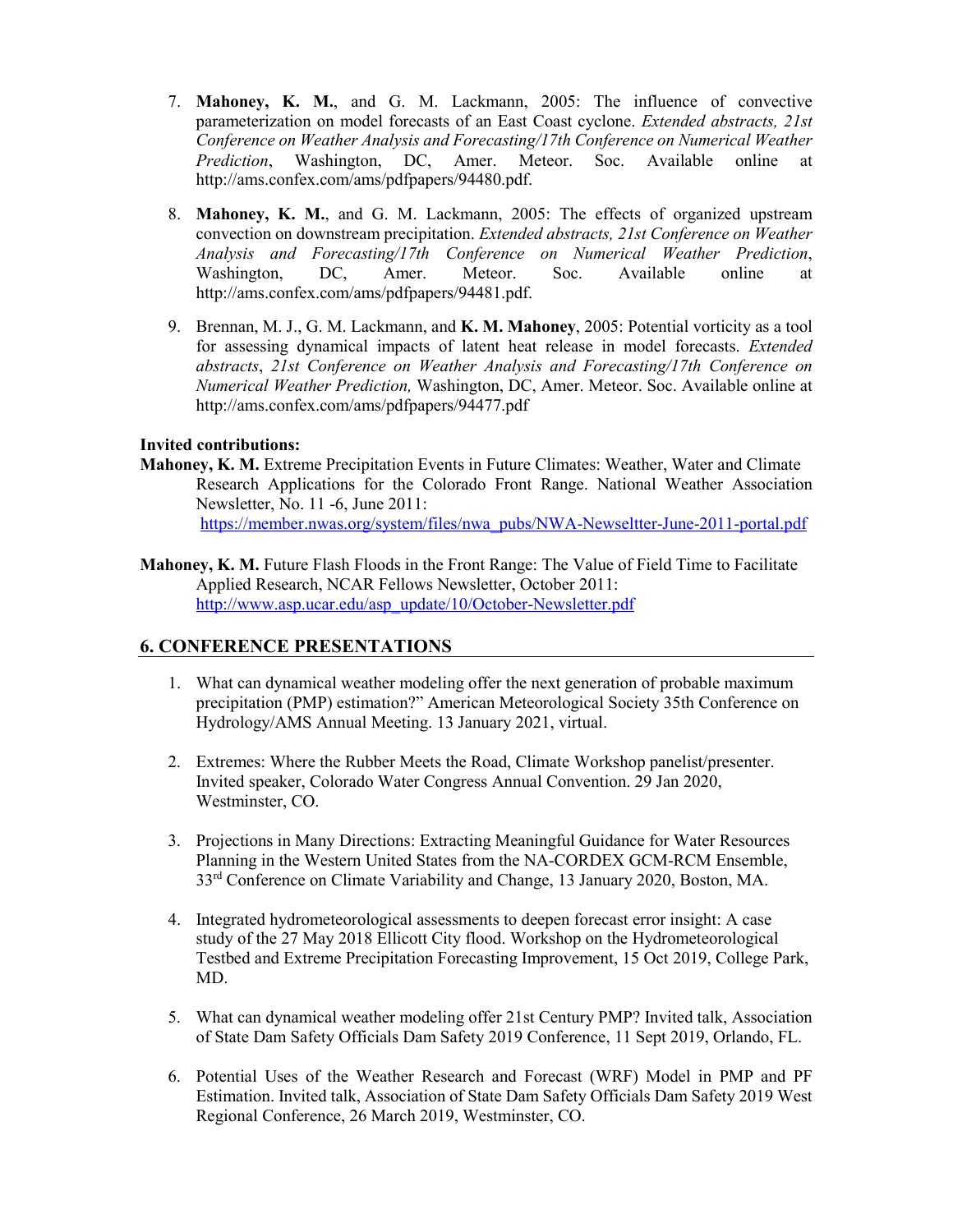- 7. Climate Science/Subject matter expert panelist/presenter. Invited talk, Colorado Water Congress Annual Convention. 30 Jan 2019, Westminster, CO
- 8. Understanding the Role of Forecast Forcings in National Water Model Errors. 29th Conference on Weather Analysis and Forecasting, 8 June 2018, Denver, CO.
- 9. New Data for Old Storms: Can New, Convection-Allowing Ensemble Simulations of Historic Storms Help Minimize Present-Day Flood Risk? 29th Conference on Weather Analysis and Forecasting, 5 June 2018, Denver, CO.
- 10. Everyone at the Table: Colorado and New Mexico's Comprehensive Approach to Modernizing Extreme Precipitation Estimation for Dam Safety Decision-Making. Amer. Meteor. Soc. 32nd Conf. on Hydrology, 11 January 2018, Austin, TX.
- 11. An Examination of an Inland-Penetrating Atmospheric River Flood Event under Potential Future Thermodynamic Conditions. 31<sup>st</sup> Conference on Climate Variability and Change, 10 January 2018, Austin, TX.
- 12. NOAA Testbed Demonstration of a Time-Lagged National Water Model Ensemble Prototype for Flash Flood Forecasting. Amer. Meteor. Soc. Eighth Conf. on Transition of Research to Operations, 13 January 2018, Austin, TX.
- 13. An "Ensemble Approach" to Modernizing Extreme Precipitation Estimation for Dam Safety Decision-Making. 2017 American Geophysical Union (AGU) Fall Meeting, 9 December 2017, New Orleans, LA.
- 14. Demonstration of a HRRR-National Water Model Hydrometeorological Ensemble Prototype for Flash Flood Forecasting. Amer. Meteor. Soc. Seventh Conf. on Transition of Research to Operations, 24 January 2017, Seattle, WA.
- 15. Examining terrain elevation assumptions used in current extreme precipitation estimation practices: A modeling study of the 2013 Colorado Front Range floods. Amer. Meteor. Soc. 30th Conf. on Hydrology, January 2016, New Orleans, LA.
- 16. Exploring probabilistic precipitation and hydrologic forecasts for a flash flood event.  $27<sup>th</sup>$ Conference on Weather Analysis and Forecasting/23rd Conference on Numerical Weather Prediction, 30 June 2015, Chicago, Ill.
- 17. Atmospheric rivers and the connection to heavy rainfall events in the southeastern U.S. compared to the U.S. West Coast.  $27<sup>th</sup>$  Conference on Weather Analysis and Forecasting/23rd Conference on Numerical Weather Prediction, 30 June 2015, Chicago, Ill.
- 18. Atmospheric rivers and the connection to heavy rainfall events in the southeastern U.S. American Geophysical Meeting, December, 2014, San Francisco, CA.
- 19. The sensitivity of a coupled hydrometeorological flash flood forecast to model physics and initial state perturbations: A WRF-Hydro demonstration.  $15<sup>th</sup>$  Annual WRF Users' Workshop, 26 June 2014, Boulder, CO.
- 20. Coupling atmospheric and hydrological modeling toward flash flood forecast improvement: An HMT-Southeast case study from the 2013 Flash Flood and Intense Rainfall Forecast Experiment. 26th Conference on Weather Analysis and Forecasting / 22nd Conference on Numerical Weather Prediction, 6 February 2014, Atlanta, GA.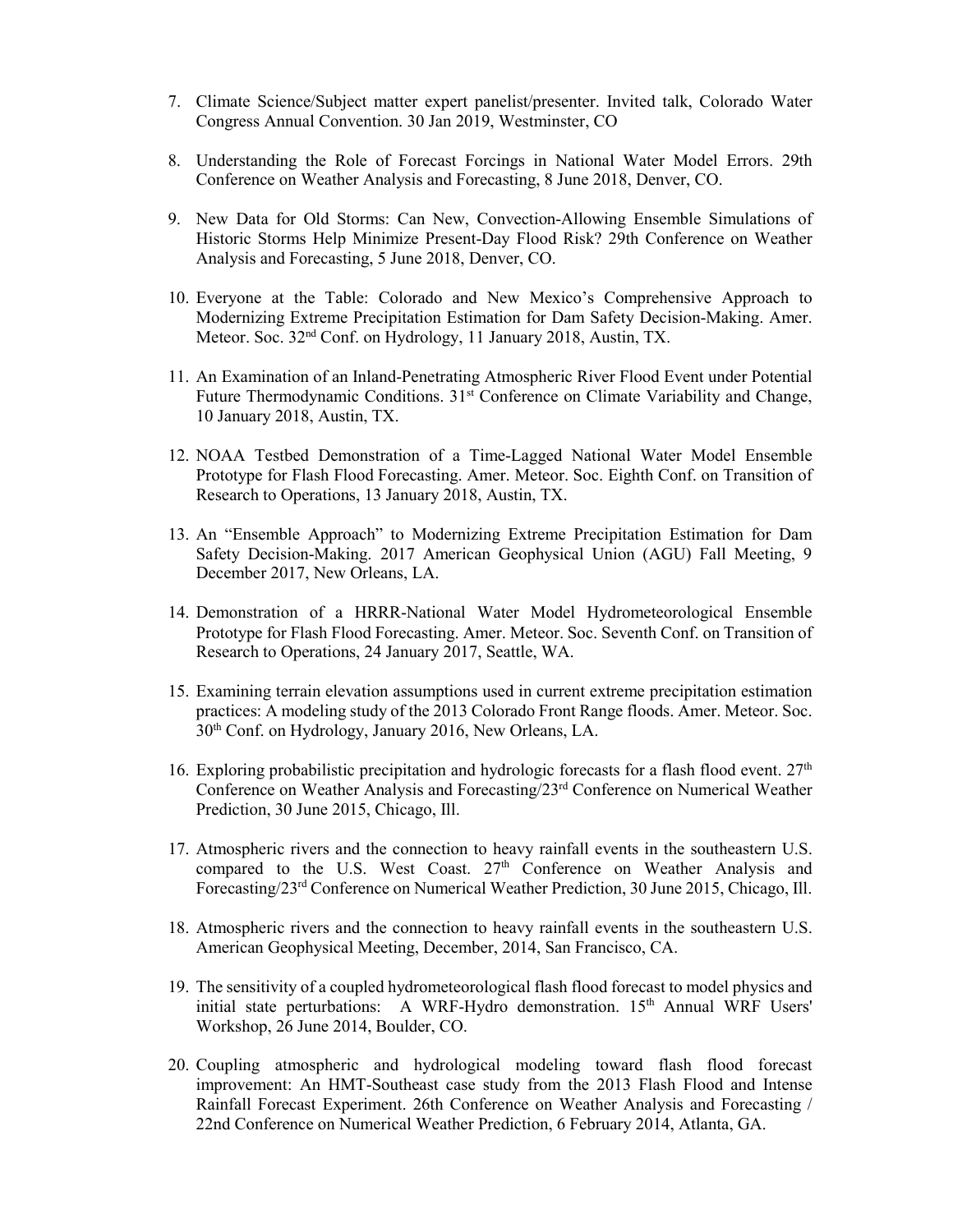- 21. The impact of model physics and upstream moisture sources on the May 2010 Tennessee flooding event: An examination of precipitation and surface hydrology. 14<sup>th</sup> Annual WRF Users' Workshop, 26 June 2013, Boulder, CO. [\(Presentation link\)](http://www.mmm.ucar.edu/wrf/users/workshops/WS2013/posters/p90.pdf)
- 22. A high-resolution, event-based modeling framework for understanding the impact of climate change on hydrometeorological extreme events.  $27<sup>th</sup>$  AMS Conference on Hydrology/25th AMS Conference on Climate Variability and Change, 10 January 2013.
- 23. Understanding forecast errors in extreme precipitation events in the Southeast U.S.  $3<sup>rd</sup>$ AMS Conference on Transition of Research to Operations, 10 January 2013.
- 24. Extreme precipitation events in the Southeast US: A preliminary investigation of operational forecast challenges related to moisture sources and transport. 25th Conference on Weather Analysis and Forecasting/21st Conference on Numerical Weather Prediction/46<sup>th</sup> Congress of the Canadian Meteorological Society, 29 May 2012, Montreal, Canada.
- 25. High-resolution dynamical downscaling of extreme precipitation in three future climate regimes.  $25<sup>th</sup>$  Conference on Weather Analysis and Forecasting/ $21<sup>st</sup>$  Conference on Numerical Weather Prediction/ $46<sup>th</sup>$  Congress of the Canadian Meteorological Society, 30 May 2012, Montreal, Canada.
- 26. From regional-scale to storm-scale: NARCCAP-driven high-resolution simulations to evaluate changes in extreme precipitation events *(Invited).* 2011 American Geophysical Union (AGU) Fall Meeting, 6 December 2011, San Francisco, CA.
- 27. High-resolution modeling approaches to understanding changes in extreme precipitation projections. 2011 American Geophysical Union (AGU) Fall Meeting, 9 December 2011, San Francisco, CA.
- 28. A comparison of three high-resolution dynamical downscaling methods to examine extreme precipitation in future climate regimes. 24<sup>th</sup> AMS Conference on Weather Analysis and Forecasting/ $20<sup>th</sup>$  Conference on Numerical Weather Prediction, 26 January 2011, Seattle, WA.
- 29. Assessing the potential for changes in extreme precipitation events across the Colorado Front Range. 25<sup>th</sup> Conference on Hydrology, 24 January 2011, Seattle, WA.
- 30. Understanding potential changes in extreme precipitation events across the Colorado Front Range: A WRF-based modeling study. 2010 American Geophysical Union (AGU) Fall Meeting, 13 December 2010, San Francisco, CA.
- 31. Extreme precipitation events in future climates: Water-based research applications in the Colorado Front Range. National Weather Association 2010 Annual Meeting, 7 October 2010, Tucson, AZ.
- 32. Extreme precipitation events across the Colorado Front Range in future climates.  $14<sup>th</sup>$  AMS Conference on Mountain Meteorology, 1 September 2010, Lake Tahoe, CA. (Recorded presentation available online: http://ams.confex.com/ams/14MountMet/techprogram/ session 24135.htm )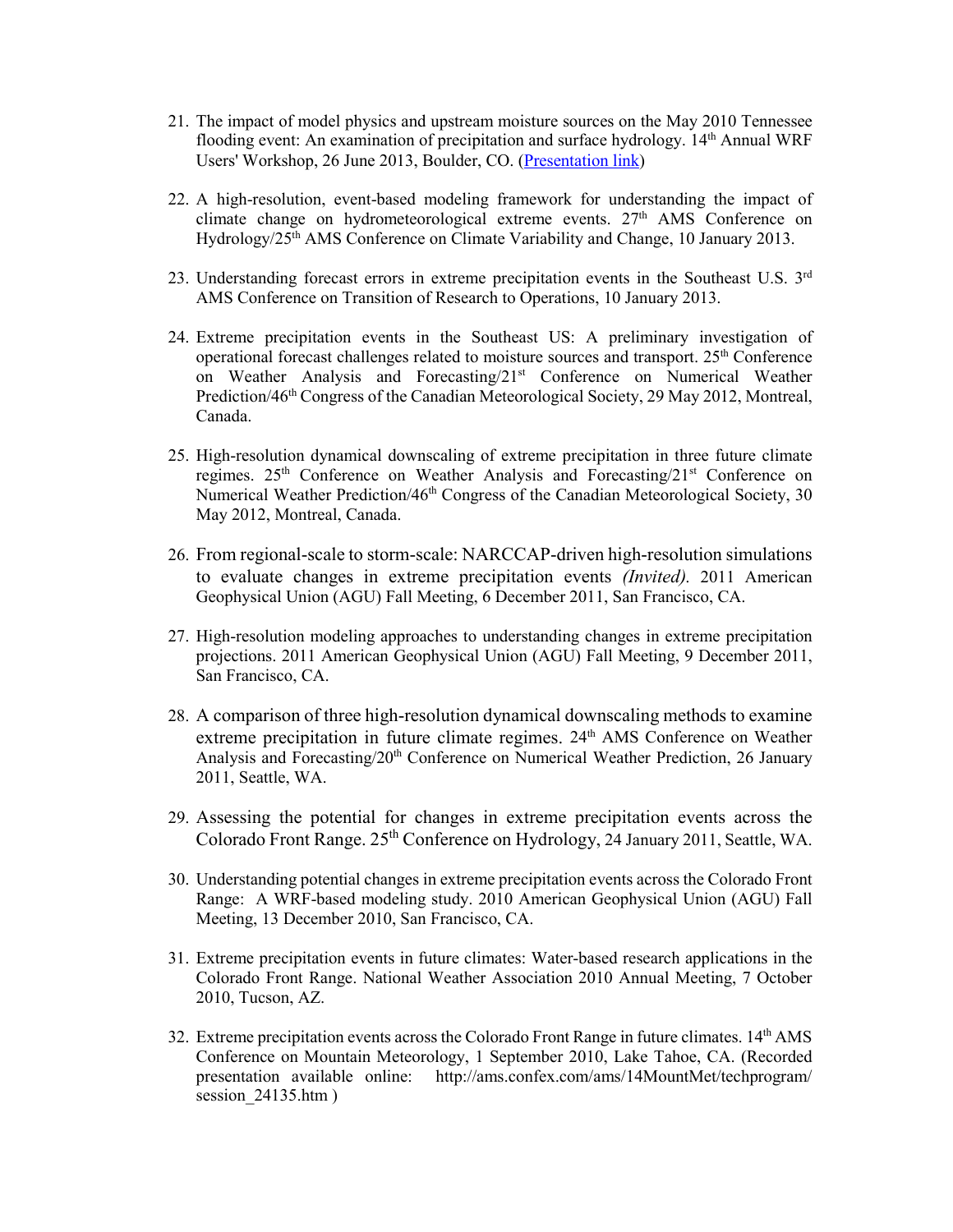- 33. Extreme precipitation events across the Colorado Front Range in Future Climates. 2010 Boulder Laboratories Postdoctoral Poster Symposium, 30 June 2010, Boulder, CO.
- 34. MCS motion: The role of vertical momentum transport.  $23<sup>rd</sup>$  Conference on Weather Analysis and Forecasting/19th Conference on Numerical Weather Prediction, 3 June 2009, Omaha, NE.
- 35. The role of the trailing stratiform region in convective momentum transport and mesoscale convective system motion. 23rd Conference on Weather Analysis and Forecasting/19th Conference on Numerical Weather Prediction, 3 June 2009, Omaha, NE.
- 36. The sensitivity of squall line motion to environmental changes in 3D idealized WRF forecasts. 22nd Conference on Weather Analysis and Forecasting/18th Conference on Numerical Weather Prediction, 27 June 2007, Park City, UT.
- 37. The effects of organized upstream convection on downstream precipitation: Physical processes and model representation. 11<sup>th</sup> Conference on Mesoscale Processes/32<sup>nd</sup> Conference on Radar Meteorology, 25 October 2005, Albuquerque, NM.
- 38. The influence of convective parameterization on model forecasts of an East Coast cyclone. 21st Conference on Weather Analysis and Forecasting/17th Conference on Numerical Weather Prediction, 5 August 2005, Washington, DC. (Recorded presentation available online: http://ams.confex.com/ams/WAFNWP34BC/wrfredirect.cgi?id=4062)
- 39. The effects of organized upstream convection on downstream precipitation.  $21<sup>st</sup>$ Conference on Weather Analysis and Forecasting/17th Conference on Numerical Weather Prediction, 1 August 2005, Washington, DC. (Recorded presentation available online: http://ams.confex.com/ams/WAFNWP34BC/wrfredirect.cgi?id=3916)
- 40. Flash flood forecasting: Numerical simulations of a local case study.  $3<sup>rd</sup>$  Annual Student Conference, 11 January 2004, Seattle, Washington.

#### **7. OTHER PRESENTATIONS (Note: not updated since 2017)**

- Demonstration of time-lagged HRRR-National Water Model ensemble prototype for flash flood forecasting. Weather Prediction Center/NOAA Hydrometeorology Testbed Flash Flood and Intense Rainfall Experiment (FFaIR), College Park, MD, 28 June 2017.
- Demonstration of a HRRR-National Water Model hydrometeorological ensemble prototype for flash flood forecasting. Weather Prediction Center/NOAA Hydrometeorology Testbed Flash Flood and Intense Rainfall Experiment (FFaIR), College Park, MD, 22 June 2016.
- Demonstration of Advanced Ensemble Prediction Services for NWS Hydrometeorological Forecast Operations. 7<sup>th</sup> NOAA Testbed and Proving Ground Workshop, 5 April 2016.
- New understanding of hydroclimatic extremes in the West: Implications for hazard planning and management. Invited, 40<sup>th</sup> Annual Natural Hazards Research and Applications Workshop, 20 July 2015.
- Using WRF-Hydro to exploring probabilistic precipitation and hydrologic forecasts for a flash flood event. NCEP Weather Prediction Center Flash Flood and Intense Rainfall Forecast Experiment, 14 July 2015.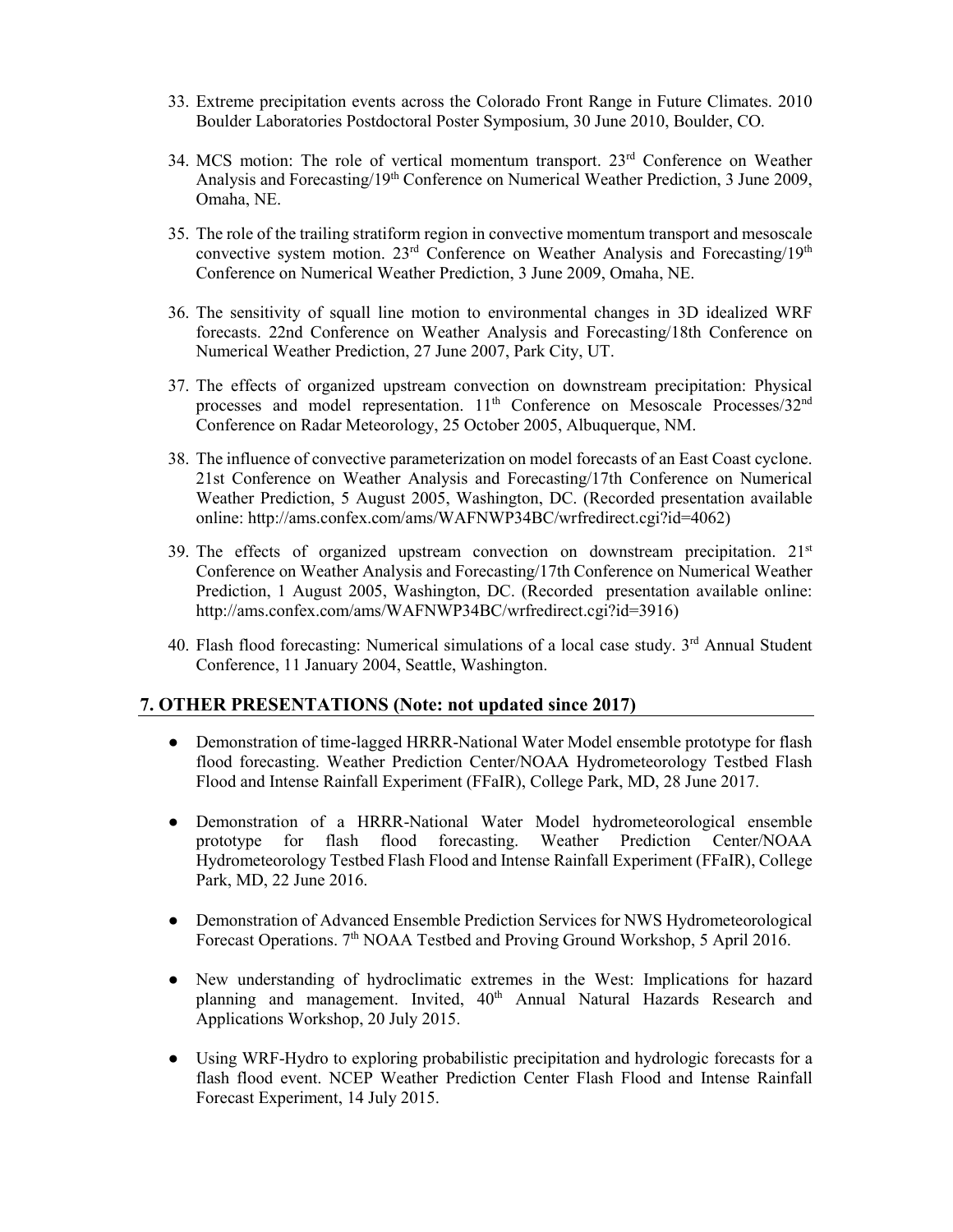- Exploring probabilistic precipitation and hydrologic forecasts for a flash flood event. National Weather Service Western Region SOO/DOH webinar series, 17 June 2015.
- Evaluating the utility of atmospheric river detection in forecasting heavy rainfall events in the southeastern U.S. 6<sup>th</sup> NOAA Testbed and Proving Ground Workshop, 15 April 2015.
- Making Climate Change Local: High-resolution downscaling of extreme precipitation projections in the Colorado Front Range. Invited talk, Studies of Precipitation, flooding, and Rainfall Extremes Across Disciplines (SPREAD) Workshop. 20 June 2013, Ft. Collins, CO.
- Extreme precipitation in the Southeast US: HMT-Southeast's specialized observations and modeling focus on high-impact forecast challenges.  $4<sup>th</sup>$  NOAA Testbed and Proving Ground Workshop, 3 April 2013.
- High-Resolution Numerical Modeling as a Tool to Assess Extreme Precipitation Events. Invited talk, United States Nuclear Regulatory Commission Workshop on Probabilistic Flood Hazard Assessment. 29 – 31 January 2013, Rockville, MD.
- NOAA Hydrometeorology Testbed: New efforts in the Southeast US. 5<sup>th</sup> International Workshop for Global Precipitation Measurement Ground Validation, 11 July 2012, Toronto, Canada.
- Improving prediction of extreme precipitation events in the Southeast US: Moisture sources and transport mechanisms.  $3<sup>rd</sup>$  NOAA Testbed and Proving Ground Workshop. 2 May 2012, Boulder, CO.
- High-resolution modeling approaches to understanding changes in extreme precipitation projections (Poster). 2012 CIRES Rendezvous, 24 April 2012, Boulder, CO.
- High-resolution downscaling approaches to understanding changes in extreme precipitation in NARCCAP regional climate projections. Invited talk, 2012 NARCCAP Users' Workshop. 10 – 11 April 2012, Boulder, CO.
- Making Climate Change Local: High-resolution downscaling of extreme precipitation projections in the Colorado Front Range. Invited seminar, Center for Science and Technology Policy Research at CU-Boulder Spring 2012 Noontime Seminar Series. 2 April 2012, Boulder, CO.
- High-resolution modeling approaches to understanding changes in extreme precipitation projections. Invited talk, NOAA NWS Office of Hydrologic Development/NOAA ONE Seminar Series. 10 November 2011, Silver Spring, MD.
- Extreme precipitation events in future climates across the Colorado Front Range. US Bureau of Reclamation, 1 June 2010, Lakewood, Colorado.
- Momentum transport in mesoscale convective systems: Model representation and forecast implications. NOAA Earth System Research Laboratory Physical Sciences Division 2/Water Cycle Branch Seminar, 4 February 2010, Boulder, Colorado.
- Momentum transport in mesoscale convective systems. NOAA Earth System Research Laboratory Physical Sciences Division Seminar, 28 October 2009, Boulder, Colorado.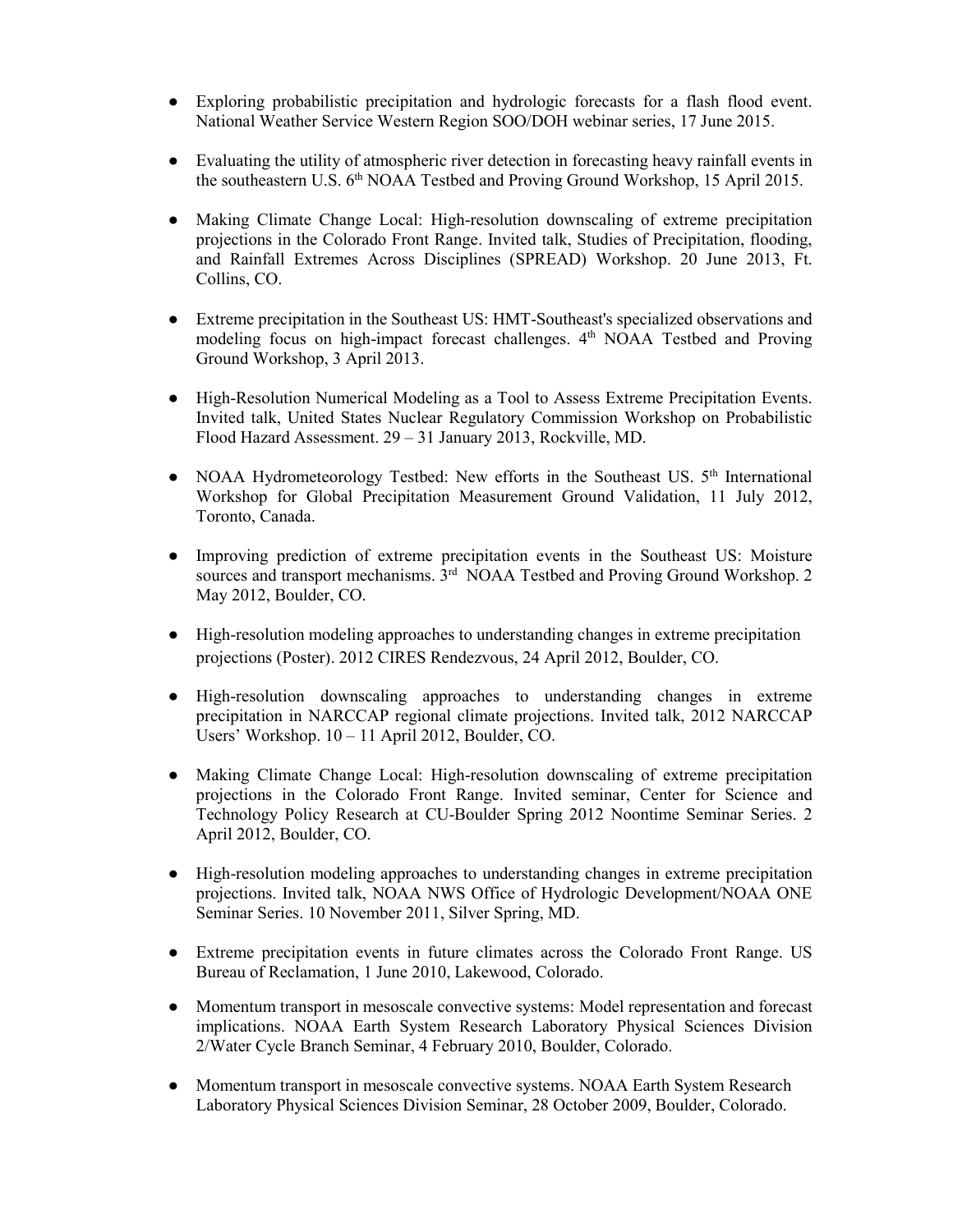- Visualizations of a high-resolution simulated squall-line. NC State University Graduate School Advisory Board Annual meeting, 07 November 2008, Raleigh, North Carolina.
- Pseudo-idealized WRF modeling studies, convective momentum transport, and MCS motion. Invited talk (with Gary Lackmann), Storm Prediction Center Spring Experiment. 29 May 2007, Norman, Oklahoma.
- The effect of organized upstream convection on downstream precipitation. Transforming Higher Education: Building a Women's Agenda, NC State University. 2 February 2007, Raleigh, North Carolina.
- CSTAR Presentation, The influence of convective parameterization on model forecasts of an East Coast cyclone. 6 October 2005, Raleigh, North Carolina.
- CSTAR Presentation, The effects of upstream convection on downstream precipitation. 6 October 2005, Raleigh, North Carolina.
- The effects of upstream convection on downstream precipitation. Invited talk, Hydrometeorological Prediction Center. 3 August 2005, Camp Springs, Maryland.
- Flash flood forecasting: Numerical simulations of a local case study. Undergraduate Research Symposium, NC State University. April 2003, Raleigh, North Carolina.

# **8. TECHNICAL SKILLS**

- Case study and real-time modeling with WRF, WRF-Hydro, MM5, Workstation Eta
- Analysis of observations and numerical datasets to diagnose physical processes
- NCL
- FORTRAN
- GEMPAK, IDV
- Unix/shell scripting
- Visualization with Adobe Photoshop and Illustrator

# **9. FACULTY, TEACHING, AND MENTORING EXPERIENCE**

#### *(Teaching portfolio available upon request)*

- Adjunct Assistant Professor, 2014 present
	- o North Carolina State University
	- o Graduate committee member for Jennifer Tate, M.S. candidate
- Guest lecturer, Spring 2015
	- o University of Colorado at Boulder/Coursera on-line course
	- o Water in the Western United States: Lecture 5/Module 2: River and Flash Flooding
- Participation in North Carolina State University Preparing the Professoriate Program,  $2006 - 2007$ 
	- Completed seminar series, observation semester, and teaching semester
	- Selected for funding award
- Assistant instructor
	- Weather Forecasting and Analysis, Fall 2007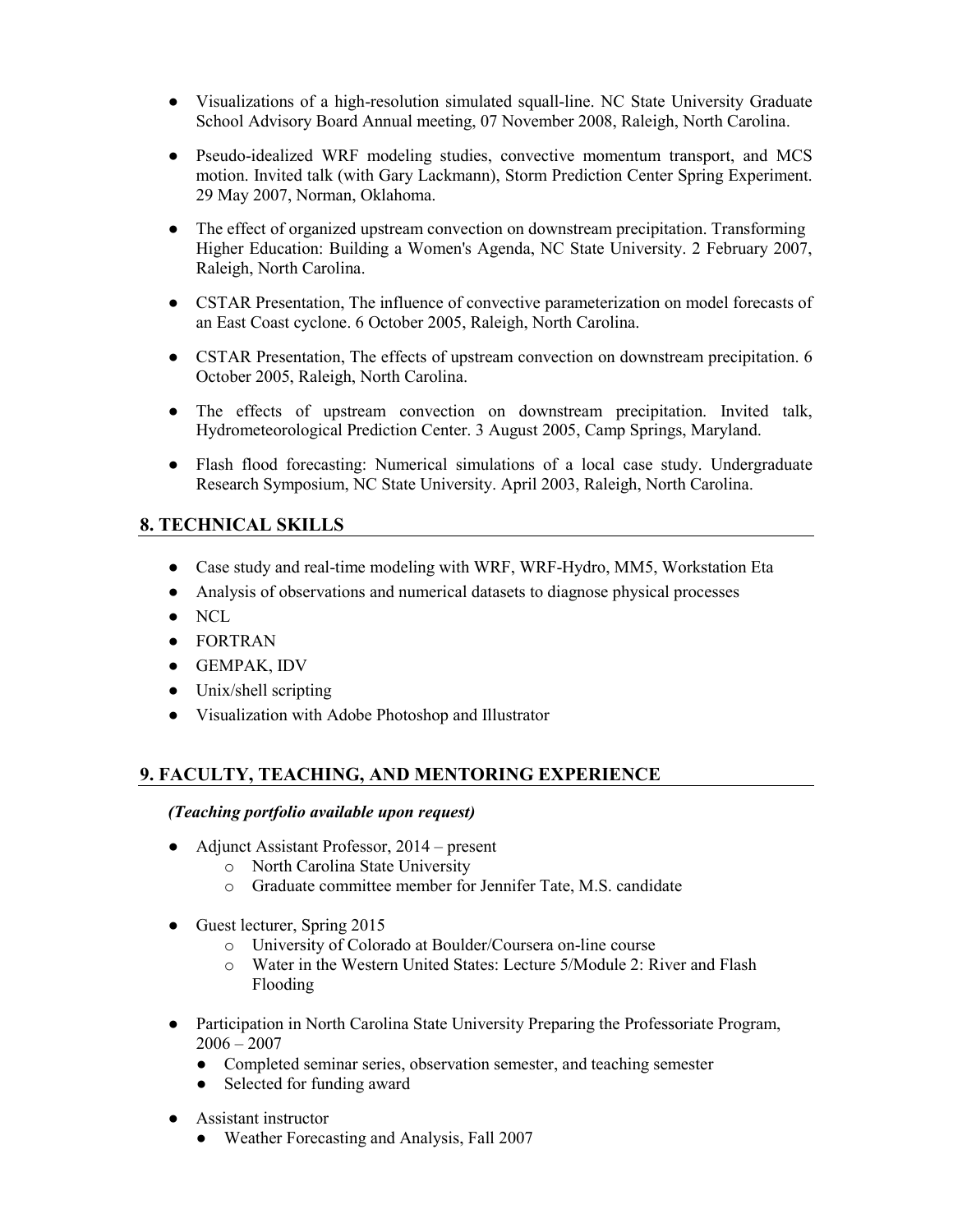- Guest Lecturer
	- Weather Forecasting and Analysis, Fall 2008
	- Fundamentals of Meteorology II, Spring 2007, Spring 2009
	- Applied Numerical Weather Prediction, Spring 2006

# **10. COLLABORATION AND PROFESSIONAL OUTREACH ACTIVITIES**

- Invited panelist; presenter: "Watershed Impacts and Flood Mitigation" at Congressman Joe Neguse's First Annual Wildfire Summit, 18 February 2021.
- Presented to, joined CO Climate Science Adaptation, Front Range Climate Change workgroup, April 2020: Colorado Dam Safety 21st Century Climate Adaptation Tools
- Colorado Congressional Roundtable: Water Management Science and Service panel. Boulder CO, 31 May 2017.
- Interviewee/subject matter expert, "Chasing El Nino" video for The Learning Design Group, Lawrence Hall of Science, UC Berkeley/Amplify Science Middle School nationwide science curriculum. Released December 2016.
- Invited speaker, U.S. Representative Jared Polis's Women in Innovation Summit: Women in Science and Engineering Panel, 28 March 2016, Boulder, CP
- Member, Task Committee on "Use of Physics-based Atmospheric Numerical Models for Estimating Probable Maximum Precipitation": Environmental & Water Resources Institute/American Society of Civil Engineers, October 2014 – present
- Boulder Valley School District NOAA Science Days Presenter: 2013 Front Range Flood: Was it a 100-year Storm? 14 February 2014
- Consultant (unpaid) for US Army Corps of Engineering, 2013: Mississippi River 2011 Post Flood Assessment: Task 1 – Adequacy of MR&T Project Design Flood Climate Change Impacts on Dew Point Calculation for Maximized 2011 Event to Project Design Storm
- Invited panelist, Severe Flooding on the Colorado Front Range: Flood Expert Panel and Community and Media Outreach, 25 September 2013
- Participant, National Weather Service Weather Prediction Flash Flood and Intense Rainfall Forecasting experiment: 15 – 19 July 2013
- Participant, American Meteorological Society Summer Policy Colloquium, 5 14 June 2011
- Participant and presenter at Weather and Society\*Integrated Studies (WAS\*IS) Summer 2008 workshop (Presentations: "Vulnerability and resilience of special populations in severe weather events" and "The impact of false alarms vs. missed forecasts")
- Participation in Storm Prediction Center Spring Experiment, May 2007 and May 2008, Norman, OK
- COMET collaborative grant with Raleigh National Weather Service office, 2006-2007
- Participation in the CSTAR program,  $2003 2005$ 
	- Multiple presentations to surrounding CSTAR offices
	- Assistance with associated VISIT teletraining sessions
- Participation in the National Weather Service North Carolina State University internship course, 2004
- **Media outreach/communication** (ongoing; on topics including extreme precipitation, climate change, southeastern US special interests, etc.):
	- o National Geographic; The Weather Channel; ClimateWire; Reuters; Colorado Public Radio; Boulder Daily Camera, Denver Post; North Carolina Associated Press; High Country News; many other local news outlets (radio, TV, and newspapers)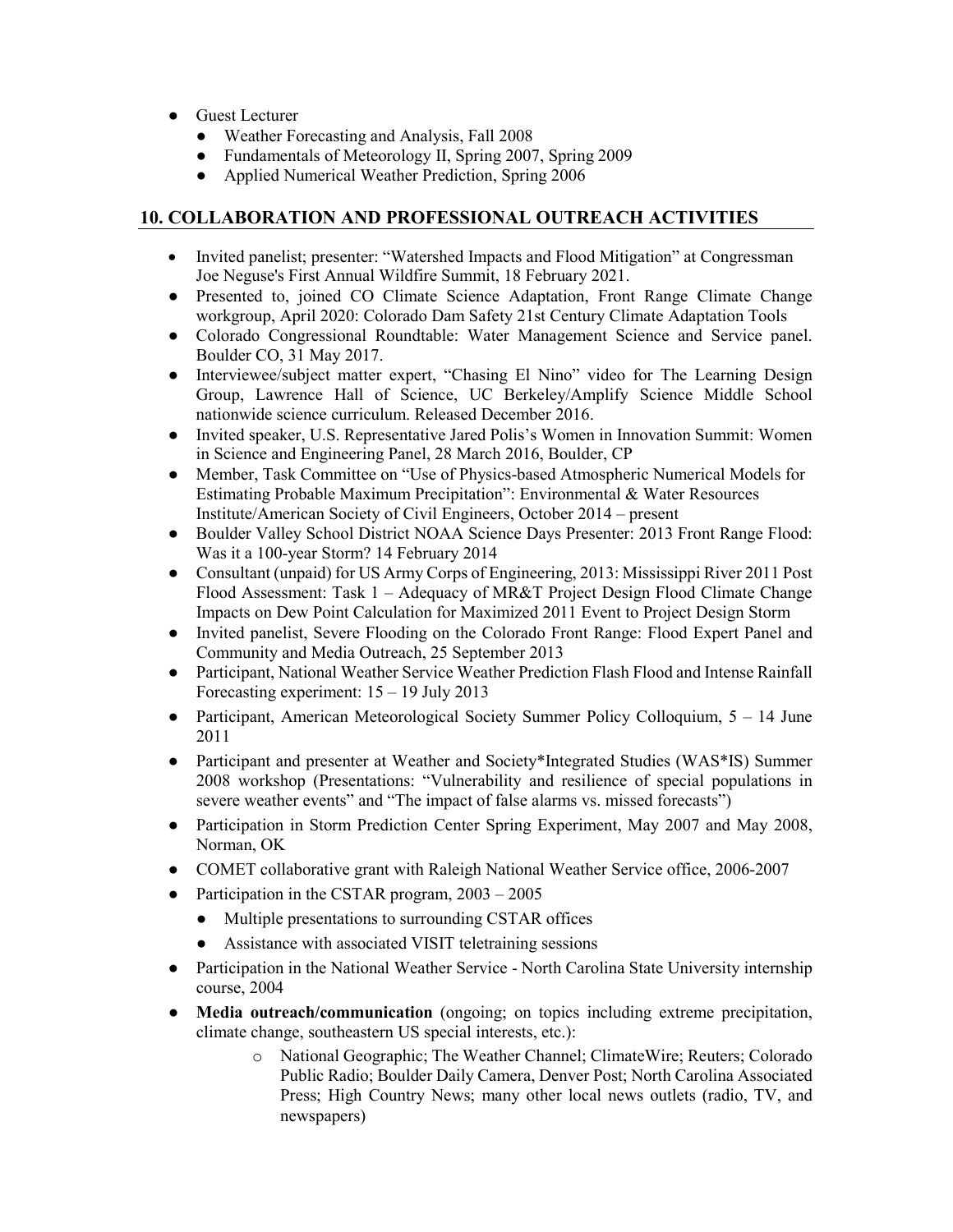# **11. SERVICE AND PARTICIPATION IN PROFESSIONAL SOCIETIES**

- Associate Editor, Weather and Forecasting (2018 present)
- Member, AMS Forecast Improvement Group executive committee (2016 present)
- Chair, NOAA Physical Sciences Division Workplace Advisory Committee (Feb 2019 June 2020)
- President, Commerce Children's Center Association Board of Directors (Oct 2019 present)
- Member, AMS Board on Higher Education (2014 2018)
- Member, Developmental Testbed Center Science Advisory Board, July  $2014 2017$
- Member, AMS Weather Analysis and Forecasting Committee, August 2009 January 2016
- Member, ASCE/EWRI Task Committee on Use of Atmospheric Models to Estimate Probable Maximum Precipitation, 2014 - present
- Member, NWA Committee on Societal Impacts of Weather and Climate, June 2009 2017
- Associate Editor, Monthly Weather Review, October 2011 2013
- $\bullet$  Co-chair of planning committee for 26<sup>th</sup> Conference on Weather Analysis and Forecasting / 22nd Conference on Numerical Weather Prediction in Atlanta, GA, 2014
- Invited panelist, CIRES "Think Outside the Lab; Six Exciting Alternative Careers in Science." 6 March 2013, University of Colorado, Boulder, CO.
- Invited panelist, National Science Foundation Atmospheric and Geospace Sciences Post-Doctoral Fellowship Workshop Career Panel: "Post Post-Doc: What Are The Next Steps and Ways Forward?"
- Co-chair of planning committee for AMS Weather Analysis and Forecasting/Numerical Weather Prediction Symposium at 2013 AMS Annual Meeting in Austin, TX
- Member, AMS Committee on Improving Climate Change Communication, September  $2010$  – present
- Member, National Weather Association (NWA), 2009 present
- Member, American Geophysical Union (AGU), 2010 present
- Member, American Meteorological Society (AMS), 2000 present
- Member, AMS Local Chapter: Denver-Boulder, CO, November 2009 present
- Secretary, AMS Local Chapter: Denver-Boulder, CO, April 2010 2012
- Reviewer (no longer tracking/not up-to-date): *Journal of Hydrometeorology* (2013 present), *Journal of Geophysical Research: Atmospheres* (2012), *Journal of Climate* (2010 - present), *Monthly Weather Review* (2009 - present), *Bulletin of the American Meteorological Society* (2008; 2010), *Journal of Applied Meteorology and Climatology* (2011), *Meteorology and Atmospheric Physics* (2011), *Atmospheric Research* (2010), *International Journal of Climatology* (2007)
- Member, Planning committee for AMS 24th Conference on Weather Analysis and Forecasting/20th Conference on Numerical Weather Prediction (Seattle, WA, Jan 2011)
- Committee Chair, AMS Francis W. Reichelderfer Award Committee (2010)
- Member, Planning committee for AMS 23rd Conference on Weather Analysis and Forecasting/19th Conference on Numerical Weather Prediction (Omaha, NE, June 2009)
- Student member, AMS Weather Analysis and Forecasting Committee, Feb 2008 August 2009
- Member, AMS Student Chapter (NCSU), 1999 2009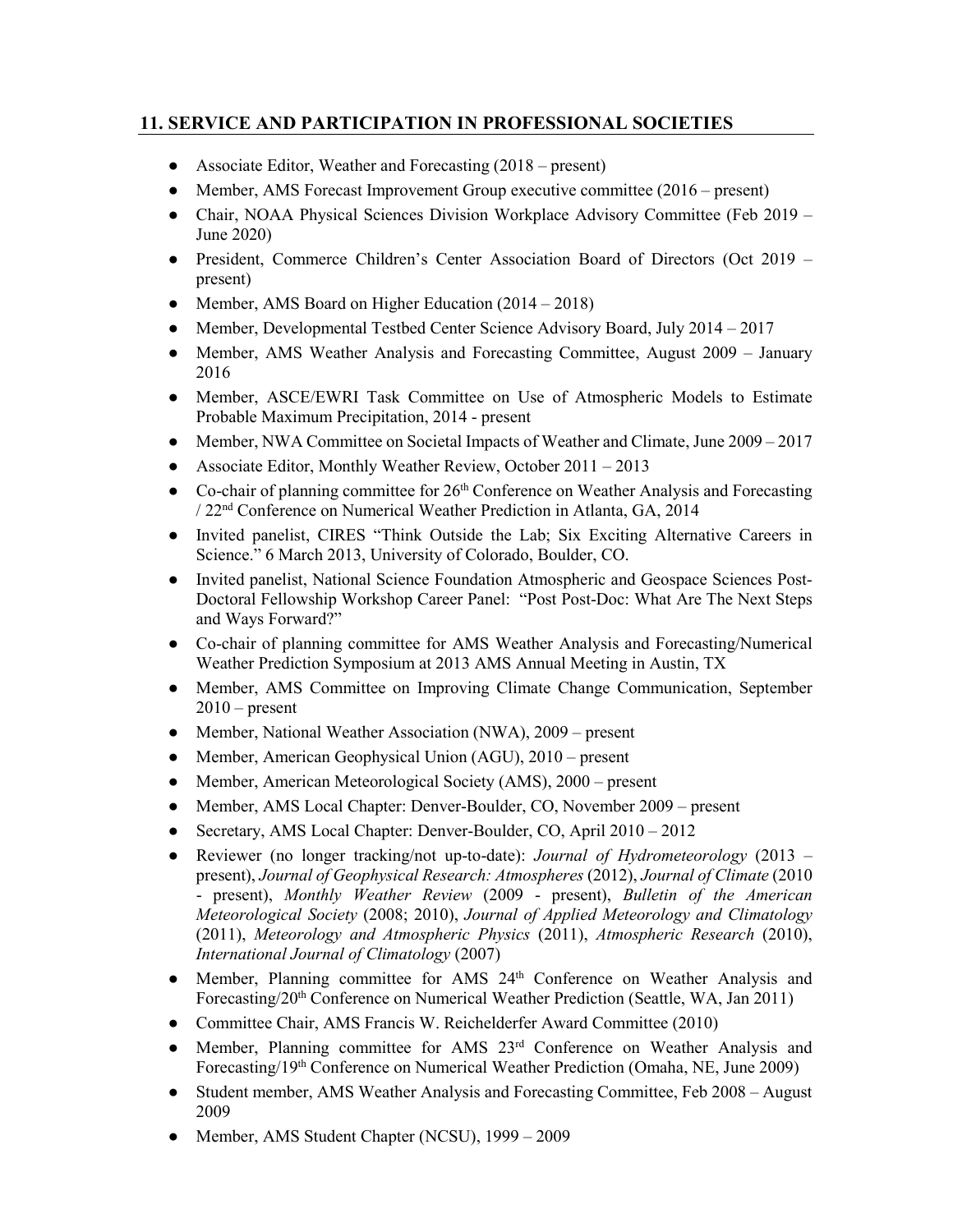- Vice-President, AMS Student Chapter (NCSU), 2002–2003
- Member, AMS Central North Carolina Chapter, 1999 2009
- Appointed member, NC State University Council on the Status of Women, 2005 2007
- Mentorship: NOAA Hollings Scholar (Kelsey Malloy, 2016), Departmental graduate student mentor program (2005 – 2007), and Independent Research Class mentor (for student at Mt. Hebron High School, Ellicott City, MD, August 2008 – May 2009)
- Volunteer, Girl Scouts at NCAR, May 1, 2010

### **12. AWARDS AND HONORS**

- 2020 Bulletin of the American Meteorological Society Editor's Award "For insightful, thorough, and constructive reviews that contributed to improving impactful manuscripts."
- [2019 Governor's Award for High-Impact Research: Estimating Extreme Weather to Avoid](https://www.youtube.com/watch?time_continue=1&v=k0wNzykqduc&feature=emb_logo)  [Flood Risks](https://www.youtube.com/watch?time_continue=1&v=k0wNzykqduc&feature=emb_logo)
- 2018 NOAA ESRL Outreach Gold Star Award
- Paper of Note, Bulletin of the American Meteorological Society, September 2018
- "Top 5" R2O NOAA project elevated to Forecast Improvement Act congressional hearings
- Best Paper Award, Honorable Mention:  $7<sup>th</sup>$  NOAA Testbed and Proving Ground Workshop, April 2016
- 2014 Nominee for Presidential Early Career Award for Scientists and Engineers (PECASE) – Physical Sciences Division, NOAA ESRL
- UCAR/PACE Postdoctoral Fellowship Award recipient: 2009 2011
- AMS 23WAF/19NWP Conference Student award  $-1<sup>st</sup>$  Place Oral Presentation (June 2009)
- AMS National Graduate Fellowship Award (2003 2004)
- AMS 22WAF/18NWP Conference Student award  $-1<sup>st</sup>$  Place Oral Presentation (June 2007)
- Park Scholarship Recipient (1999-2003)
- Phi Beta Kappa, Phi Kappa Phi, Golden Chain Honor Society, Sigma Delta Pi, National Spanish Honor Society
- Central North Carolina AMS Academic Achievement Award
- ENAC (Electronic News Association of the Carolinas) Student Weather Broadcast Award – First Place
- Outstanding Senior Award Department of Marine, Earth, and Atmospheric Sciences (2003)
- Valedictorian (2003)

# **13. OTHER EXPERIENCE**

Forecaster, Progress Energy Ventures, 2006 – 2007

Generated short, medium, and long-range regional and national forecasts for forecasts tailored to energy trading interests.

Participant, OU WxChallenge National Forecasting Contest, 2007 *–* 2009

Participant, National Collegiate Weather Forecasting Contest, 2001 *–* 2006

Graduate Research Assistant, NC State University, 08/03 – 09/09 Conducted research for Master's and Doctoral thesis projects

Weather Anchor and Reporter, *Carolina Week*, University of North Carolina at Chapel Hill,  $2000 - 2004$